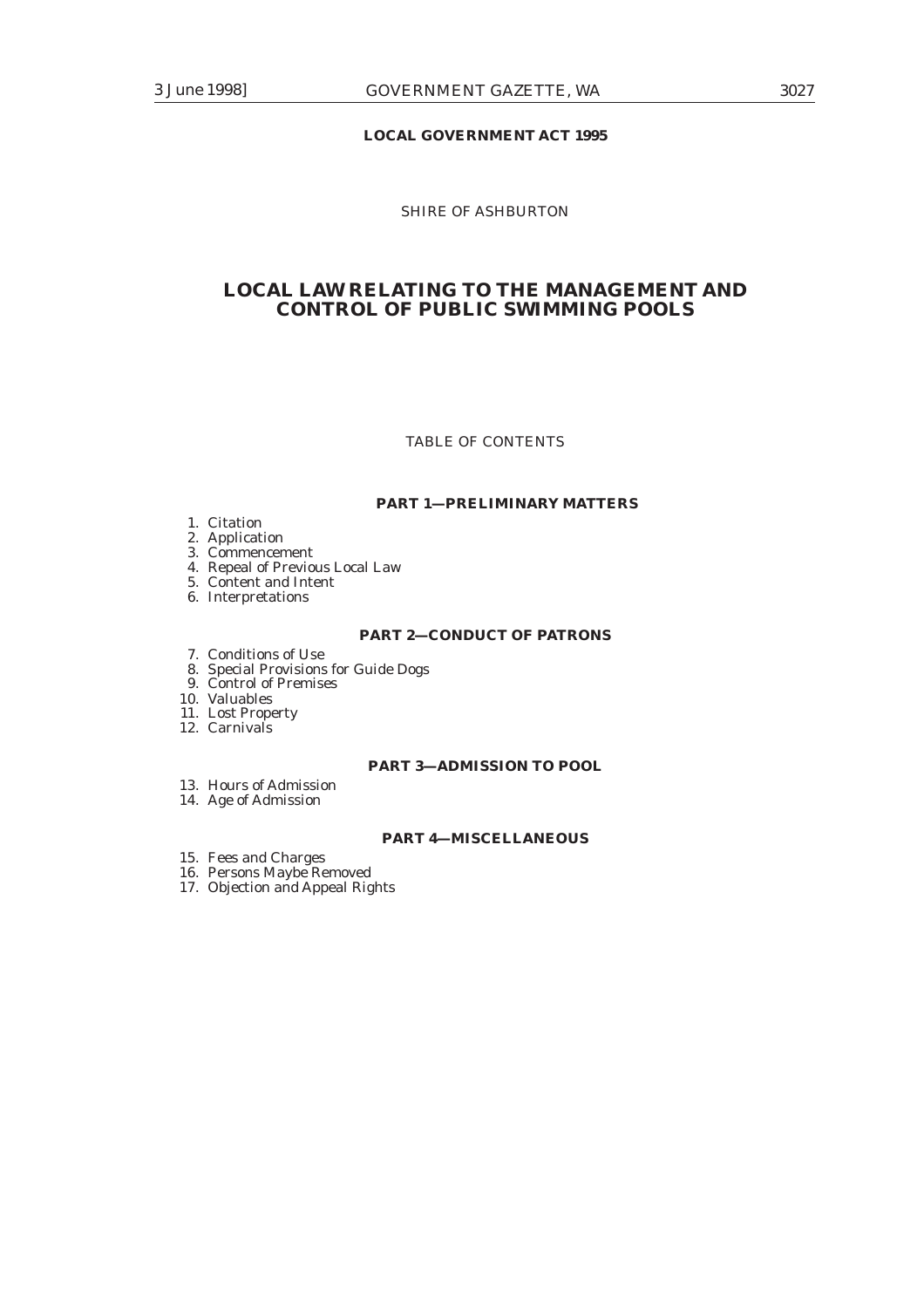### **LOCAL GOVERNMENT ACT 1995**

### SHIRE OF ASHBURTON

# **LOCAL LAW RELATING TO THE MANAGEMENT AND CONTROL OF PUBLIC SWIMMING POOLS**

In pursuance of the powers conferred upon it by the above mentioned Act, and all powers enabling it, the Council of the Shire of Ashburton hereby records having resolved on the 19 May 1998 to make the following local law.

#### **PART 1—PRELIMINARY**

## **1. Citation**

This local law shall be cited as the Shire of Ashburton "Local Law Relating to the Management and Control of Public Swimming Pools".

#### **2. Application**

This local law shall apply to the Vic Hayton Memorial Pool, Tom Price and the Paraburdoo Swimming Pool, Paraburdoo.

### **3. Commencement**

This local law comes into effect fourteen (14) days after the date of its publication in the *Government Gazette.*

#### **4. Repeal of Previous Local Law**

The Shire of Ashburton's "Local Law Relating to the Management and Control of the Vic Hayton Memorial Swimming Pool, Tom Price and the Paraburdoo Swimming Pool" published in the *Government Gazette* on 28 September 1984 and all other Local Laws relating to public swimming pools are hereby repealed.

#### **5. Content and Intent**

This local law provides for rules and guidelines for the management and control of the Vic Hayton Memorial Pool in Tom Price and the Paraburdoo Swimming Pool in Paraburdoo.

#### **6. Interpretation**

(1) In this local law, unless the context otherwise requires—

"Act" means the Local Government Act 1995.

"adult" means any person aged eighteen (18) years and over.

- "attendant" means an employee of the local government performing duties in connection with the pool.
- "child" means any person under the age of eighteen (18) years.

"local government" means the local government of the Shire of Ashburton

- "manager" means the person appointed by the local government to have control of and manage the pool, and the parking area and other surrounds of the pool, or other person who, for the time being is acting in that capacity.
- "pool premises" means the Vic Hayton Memorial Swimming Pool, Tom Price and the Paraburdoo Swimming Pool, Paraburdoo and shall include all fencing, parking areas, turnstiles, dressing rooms, shower recesses, spectators' stands, seating, ablution facilities, and all other structures erected and facilities provided for use and convenience of persons using the pool.
- "season" means the period of the consecutive months in which the pool is open to the public and agreed upon from time to time by the local government.

(2) Unless otherwise defined herein the terms and expressions used in the local law shall have the same meaning given to them in the Act.

(3) Where a term is not defined in this local law, the Act or regulations, the terminology is to be taken from the Oxford Dictionary.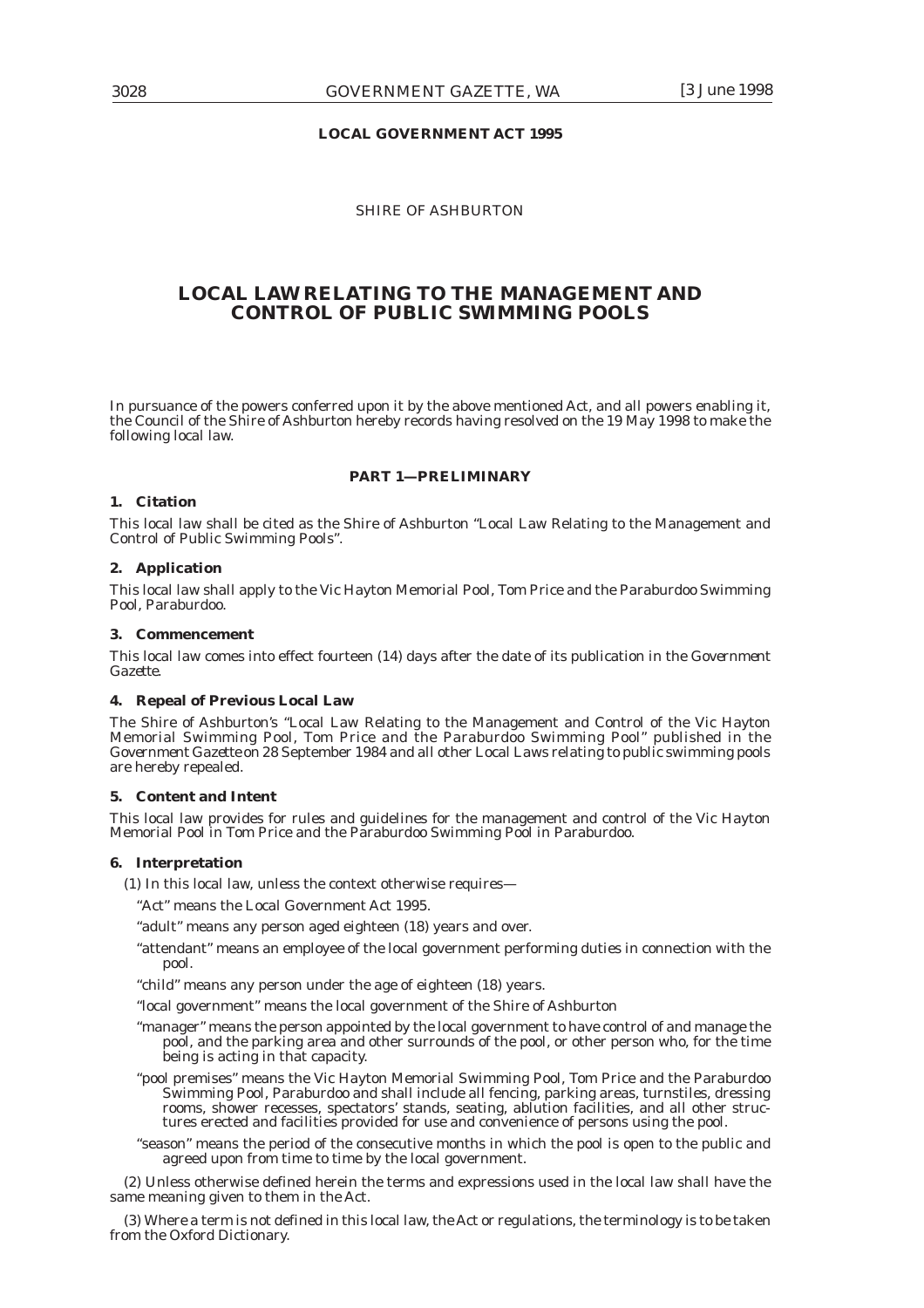### **PART 2—CONDUCT OF PATRONS**

# **7. Conditions of Use**

No person shall —

- (a) enter any portion of the pool premises set apart exclusively for the opposite sex except a person under the age of five (5) years or younger who are bona fide accompanying their parent or guardian or other responsible person delegated by their parent or guardian over the age of eighteen years;
- (b) enter or attempt to enter any cubicle, shower dressing area or other compartment which is already occupied;
- (c) in any way interfere with any other person in the pool premises or with another person's use thereof nor throw or push, or attempt to throw or push another person in any pool area or throw any stones, sticks or any other matter or thing to the annoyance of another person using the pool premises;
- (d) play a ball game except with the consent of the manager or attendant or do anything which in any way limits the enjoyment of the users of the pool premises, but nothing herein contained applies to the playing of any games or aquatic sports organised and conducted in the pool premises by a club, association, organisation or other person at times and in a manner approved by the manager;
- (e) permit an animal to enter or remain in or about the pool premises.
- (f) obstruct the Manager or attendant in carrying out their duties;
- (g) enter or depart from any part of the pool premises except by means of the respective entrances or exits set apart for that purpose;
- (h) appear in public unless properly attired in clothing or a costume of such nature as to preserve public decency and to cover the body so as to prevent indecent exposure of the person;
- (i) enter or be in the pool premises whilst in an intoxicated condition induced by alcohol or any illegal substance;
- (j) take into the pool premises, or have possession of intoxicating liquor or any illegal substance;
- (k) take into the pool premises, or have in possession any glass or metal container, unless with prior consent of the manager or attendant;
- (l) use soap or shampoo or detergent in any part of the pool premises other than in a dressing room or shower recess;
- (m) climb up or upon a roof, fence, wall, partition of the pool premises;
- (n) in any part of the pool premises behave in an unseemly, improper, disorderly, riotous or indecent manner or swear or use indecent, obscene, offensive or abusive language or gamble or act in a manner which is offensive;
- (o) bring onto or deposit in any part of the pool premises any refuse or rubbish except in receptacles set aside for that purpose;
- (p) consume food stuffs or drinks in any specific area in which consumption is prohibited;
- (q) wastefully use water or leave any taps flowing in the dressing rooms or elsewhere in the pool premises;
- (r) expectorate or spit in or on any part of the pool premises or in any way commit any nuisance on or in part of the pool premises;
- (s) use a substance or preparation whereby the water of any swimming pool may become discoloured or rendered turbid or otherwise unfit for the proper use of bathers;
- (t) foul or pollute the water in a shower, bath or any swimming pool or soil, damage, injure, destroy, use improperly, disfigure or write in or upon a dressing room closet, compartment or any other part of the pool premises or any furniture or other article of equipment therein;
- (u) damage, break, injure, improperly use, interfere with or destroy any fitting, appliance, equipment or any other property of the local government in or about the pool premises;
- (v) whilst suffering from any contagious, infectious or cutaneous disease, or whilst in an unclean condition, enter or attempt to enter or use any swimming pool of the pool premises or any part thereof.

### **8. Special Provisions for Guide Dogs**

Notwithstanding anything contained within this local law a person who is blind or deaf or partially blind or deaf-

- (a) is entitled to be accompanied by a dog *bona fide* used by him or her as a guide dog in any part of the pool premises, excluding the actual pool; and
- (b) is not guilty of an offence by reason only that he or she takes that dog or permits that dog to enter the pool premises.

### **9. Control of Premises**

(1) Every person using the pool premises shall obey all reasonable directions of the manager or attendant.

(2) The manager or attendant may temporarily suspend admittance to or clear the pool premises or any part thereof of all or any person or persons if in his or her opinion such action is necessary or desirable.